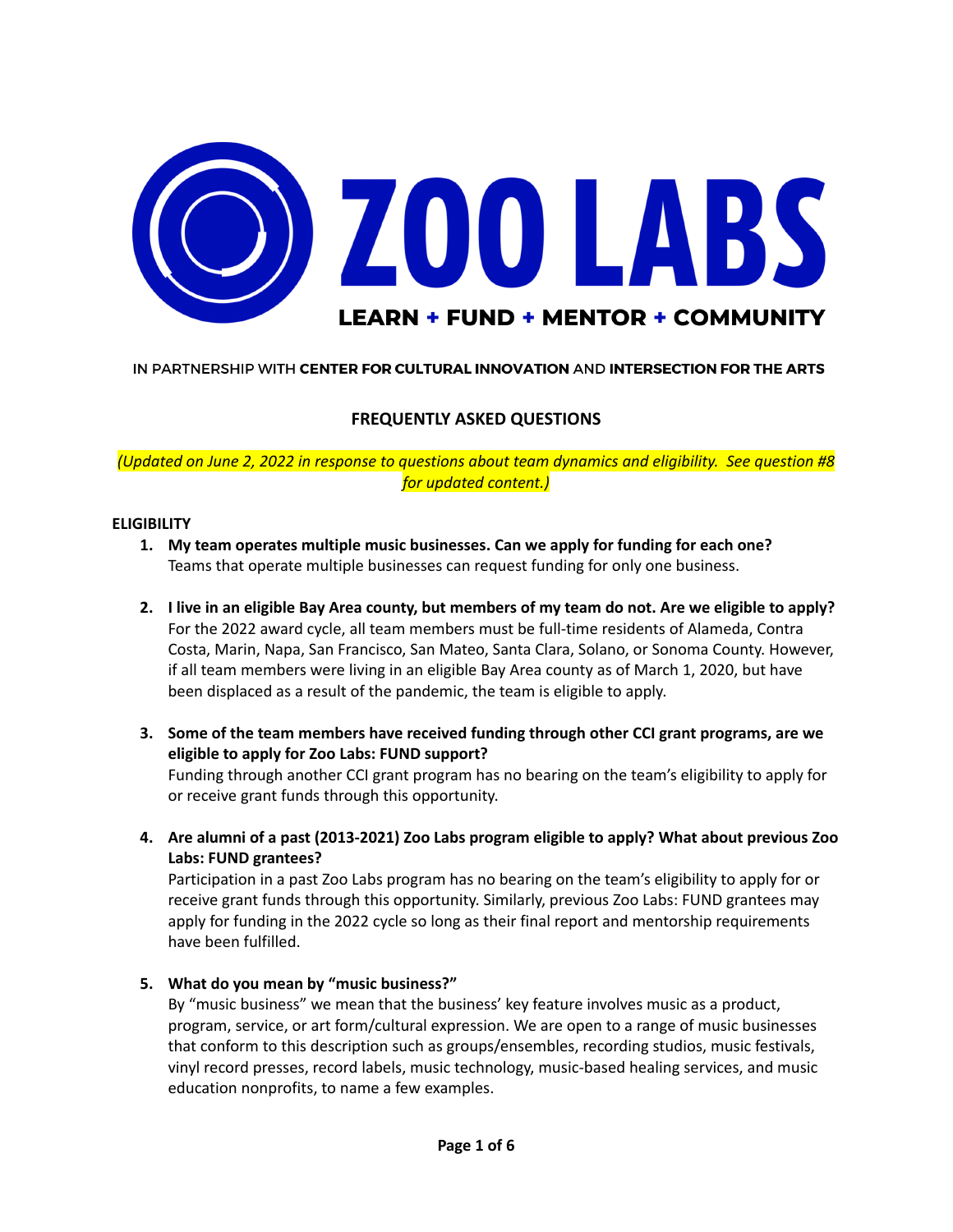## **6. My team is getting ready to** *launch* **a music business. Can we apply?**

So long as all other eligibility criteria are met, then yes, you can apply! The Zoo Labs: FUND grant is open to businesses at all stages of development, including those that are nearing an official launch.

## **7. Just so I'm clear, who** *isn't* **eligible for funding consideration?**

Ineligible applicants include solo artists and individuals who have an idea for a music business, but no team. In addition, teams will be considered ineligible if they reside outside of the eligible nine Bay Area counties (an exception will be made to those who have been displaced by the pandemic—see FAQ #2); are not BIPOC or BIPOC-led; and/or have a conflict of interest with Zoo Labs, CCI, or Intersection for the Arts. And remember, if any team members are 18 or younger, CCI must be contacted to discuss eligibility.

**8. I'm a music producer/music production company representative who works with more than one team of artists. Can I be listed as a team member on more than one application?** Yes, you can be listed as a team member on more than one application. However, we recommend that each team identifies *only* those members who are core to the business and its operations. To assess whether a member is "core" to the business and its operation, the team can think about their response to the pitch video prompt, "Who are the team members and why are their roles critical to the business?"

Additionally, per the Zoo Labs: FUND guidelines, teams (i.e., groups of the **same** two or more individuals) that operate multiple businesses may request funding for only one business. This does not apply to an individual (such as the example above) who is cited as a member of several different teams, as long as each team is composed of different members and represents a unique standalone business.

## **AWARD TIERS**

## **9. What are the award tiers?**

Teams will choose the award tier—\$5,000; \$15,000; \$25,000; and \$50,000—to be considered for and will only be considered for the selected tier. In other words, if a team is not recommended for funding, they will not be rolled into a different tier for consideration. For example, teams who request \$25,000 will only be assessed against other teams who request \$25,000.

## **10. Which award tier should my team apply for?**

Teams will select the award tier to be considered for based on their alignment with its accompanying criteria. Award tiers, their associated criteria, and the approximate number of awards available are:

- **\$5,000** (approximately four awards available) Seed Funding: Teams that request \$5,000 are newly formed; have worked on the business for two consecutive (i.e., back-to-back) years or less; and are earning little to no revenue from the business.
- **\$15,000** (approximately five awards available)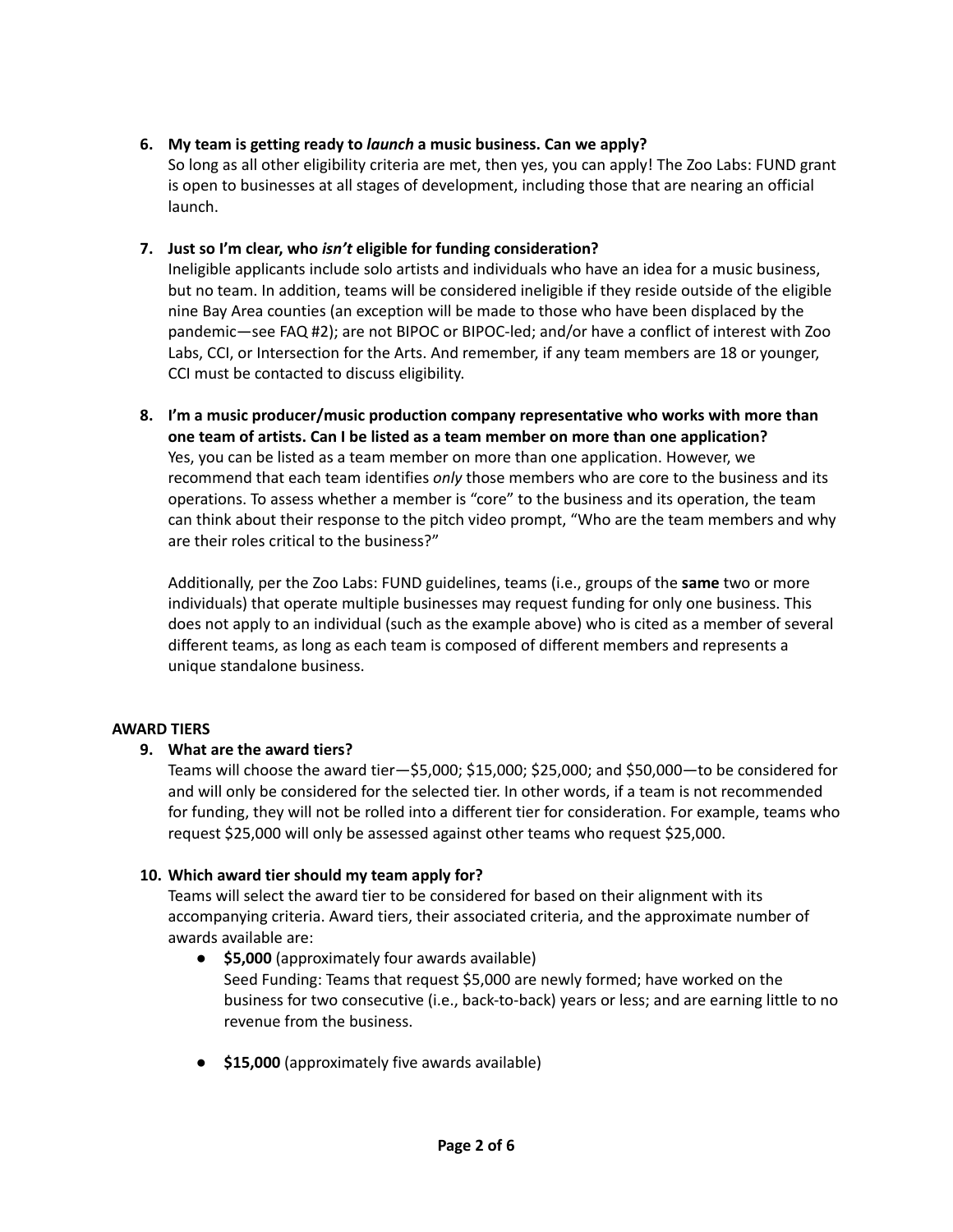Startup Funding: Teams that request \$15,000 are starting to have traction; have worked together on the business for two to five consecutive (i.e., back-to-back) years; and are earning little to no revenue from the business.

● **\$25,000** (approximately three awards available) Self-sustaining Funding: Teams that request \$25,000 have traction; are on the cusp of realizing self-sustaining, revenue-generating activities; have worked together on the business for five consecutive (i.e., back-to-back) years or more; and are earning some revenue from the business.

● **\$50,000** (one award available) Next Level Funding: Teams that request \$50,000 are established; are ready to expand or further innovate; have worked together on the business for five consecutive (i.e., back-to-back) years or more; and are earning a steady stream of revenue from the business.

#### **APPLICATION**

#### **11. We're a team of three people. Do we each apply for support?**

Only one application will be accepted per team (i.e., individual team members cannot submit separate applications). Teams will identify a lead applicant, who will serve as the primary contact for the application. Information about the other team members will be collected in the application.

#### **12. Is the application different for each award tier?**

The application is uniform across award tiers with the exception of a handful of financial questions directed only at \$25,000 and \$50,000 applicants.

## **13. What is the business matrix?**

Teams **must** use the **provided [one-page](https://www.cciarts.org/zoo_labs.html#:~:text=September%E2%80%93November%202022-,APPLY,-The%202022%20Application) matrix template** (available as a fillable .pdf and as a .docx on CCI's website, and can be uploaded to Submittable as a .doc, .docx, or .pdf file) to describe their business. The provided template is a helpful tool for organizing multiple aspects about your business in a clear and concise way. Responses should be brief—they may be incomplete sentences or bullet points—but should be clearly understandable. In addition, an 11-pt font or larger must be used and the completed matrix cannot exceed one page.

## **14. What is the pitch video and how do we prepare it?**

Pitch videos are another tool for communicating aspects about your business in a clear, concise, and compelling way. For the

## NEED HELP WITH THE PITCH **VIDEO OR BUSINESS MATRIX?**

**Visit Zoo Labs: LEARN for** in-depth guidance on preparing these application components and watch this 3-minute video on Pitching to Zoo Labs for tips and techniques.

Zoo Labs: FUND application, the pitch video cannot exceed two (2) minutes in duration and can be recorded on a phone, tablet, camera, or even through a platform like Zoom if the team is unable to be in the same physical location together.

The entire team must participate in the video, and one or more members will need to address the following prompts:

1. What is the name of the music business and what does it do?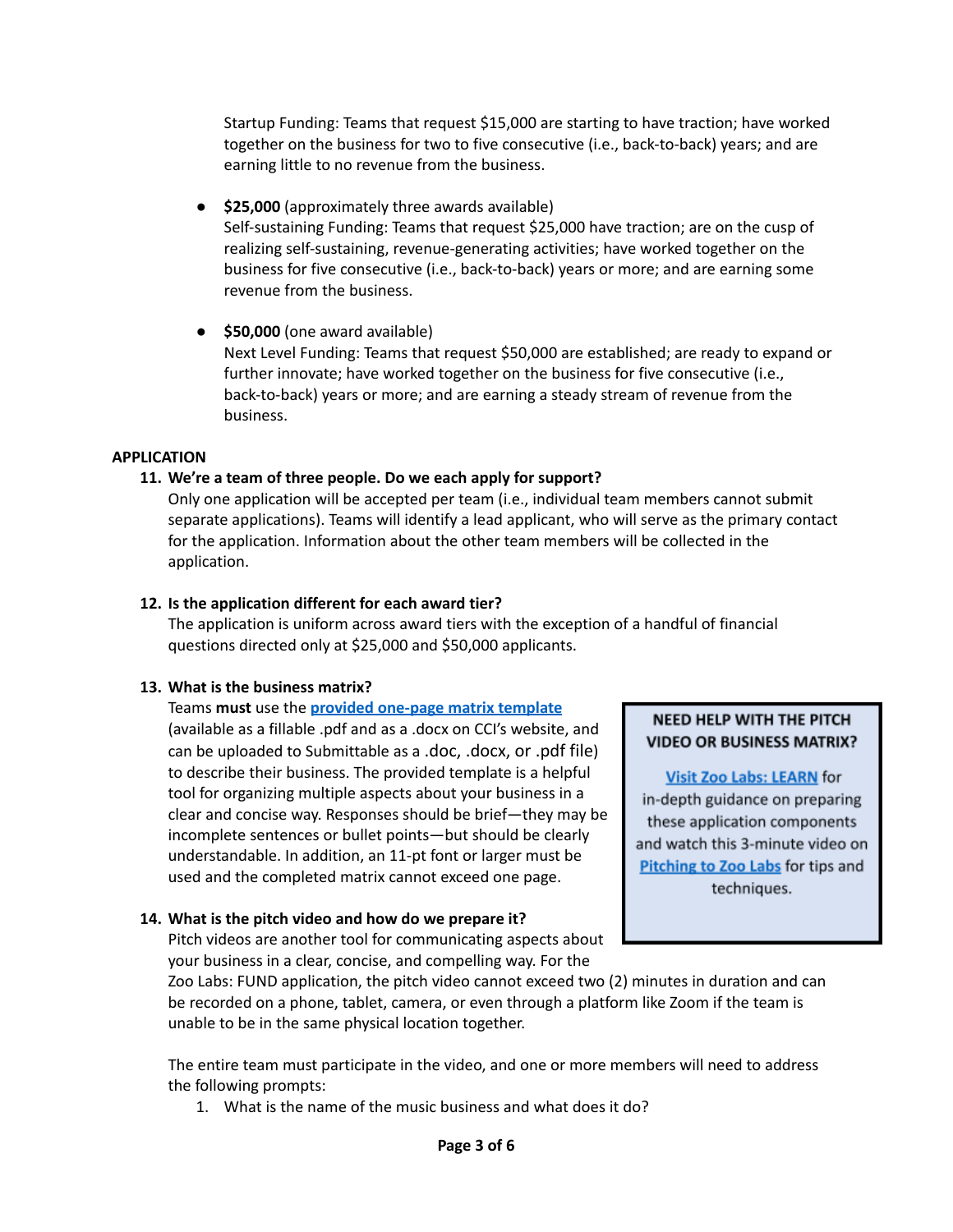- 2. Who are the team members and why are their roles critical to the business?
- 3. How does the business reflect or further the team's artistic, creative, craft, or cultural practice?
- 4. Who does the business serve?
- 5. Has the business had traction?
- 6. How does the business contribute to the Bay Area's arts and culture ecosystem in positive ways?
- 7. How is this moment a critical juncture for the business and how will funding be used?

## **15. Do you have any tips for preparing a compelling pitch video?**

We're glad you asked. Teams are encouraged to **visit Zoo Labs: [LEARN](https://learn.zoolabs.org/p/zoo-labs-fund-applicant-bundle)** for in-depth guidance and watch this 3-minute video on **[Pitching](https://www.youtube.com/watch?v=gIcwIcRauIU) to Zoo Labs** for tips and techniques. We also recommend that promotional content is avoided if it replaces responses to the required prompts.

## **16. Some of the team's members go on temporary hiatus, then return to the business. Should we include them in the pitch video? Also, our team has 15 members! Do we need to include and introduce each person?**

The team members referenced in the pitch video, et al. should be core to the business and its operations. If itinerant members fit this description, then please include them in the pitch video and any other applicable areas.

For large groups, please have all team members involved as best you can. Teams might have each member say their name and role only or the lead team member might cluster roles, ex. "Joining me are Musicians A, B, C; Producers D & E; and Manager F." Contact CCI if this is a challenge—we'll figure out a solution!

## **17. How many work samples are required and what types are accepted?**

Only one work sample will be accepted. Panelists will review up to 5 minutes total of an audio or video sample OR up to 5 pages of text/image-based materials. Like the pitch video and business matrix, the work sample is another format for presenting information about your business in a compelling and dynamic way. In general, it is best to select examples of recent work (2019 or later), and to avoid samples that have poor visibility or audio quality. For samples that are lengthy, you may opt to cue your work to a specific starting point or to edit it. Finally, a one to two sentence description of the work sample must be included. If applicable, include playback instructions in the description.

## **File Formats**

- **Audio:** .aiff, .wav, .m4a, and .mp3 files accepted. If your sample is more than 5 minutes, include the desired start/end times in the work sample description. If none are provided, panelists will listen to the first 5 minutes of the sample.
- **Video:** .avi, .mp4, .mov, and .mpg files accepted. If your sample is more than 5 minutes, include the desired start/end times in the work sample description. If none are provided, panelists will view the first 5 minutes of the sample.
- **Text/Image-Based Materials:** .doc, .docx, and .pdf files accepted. Up to five (5) letter size (8.5 x 11 inches) pages of ephemera may be combined to create a single text/image-based work sample.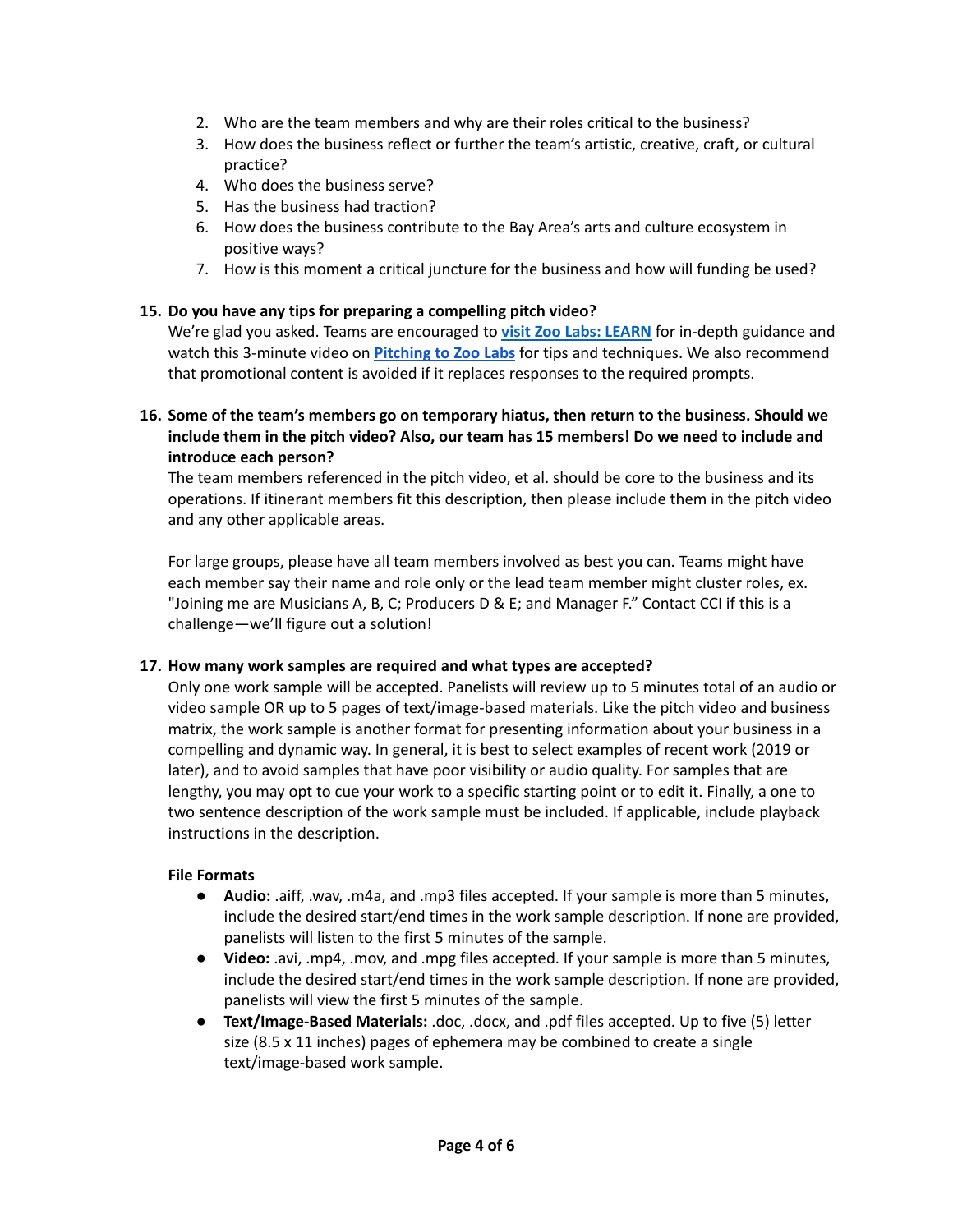Regardless of file type, the work sample must be uploaded directly to the Submittable platform. We will not accept a document that links to an outside platform such as Vimeo, YouTube, Issuu, etc. nor will we review samples that are password-protected.

#### **EVALUATION**

#### **18. What will the review process be like? Who reviews the applications?**

Two grant review panels consisting of established music practitioners and entrepreneurs will be convened following the application deadline to make recommendations to CCI on final grant recipients. Additional field experts may be used to advise on technical proposals or to assess artistic practice, context, or work settings.

#### **19. How are applications evaluated? What makes a competitive application?**

This information is listed in the grant guidelines, and we encourage you to review it closely. The most competitive applications are the ones that are clearly written, generally brief and to the point, and demonstrate a strong alignment with each evaluation criterion.

#### **GRANTEES**

## **20. How can grant funding be used?**

Grant funding is unrestricted and can be applied in whatever way is most needed by the team and their music business. However, grant funding, or any portion thereof, may not be used for lobbying, political campaigns, voting efforts, or in a manner inconsistent with CCI's charitable purpose under IRS Section 501(c)(3). Further details are provided in the Zoo Labs: FUND grant agreement.

#### **21. If grant funding is unrestricted, why are you asking what the team will use it for?**

Great question. We ask what funding will be used for because we're interested in knowing how it will support the business and/or the team members behind it. Because it's unrestricted, we don't have limits on what funding can be applied towards, nor do we require a line item budget.

## **22. If my team is awarded a grant, what will be required of us?**

If awarded a grant, the full team is required to participate in the grantee orientation meeting, to be held virtually on September 13, 2022 at 6 PM PT, as well as one, 1-hour session with a Zoo Labs mentor. CCI will connect the team with Zoo Labs staff who will coordinate mentorship logistics and pairings based on each team's needs, interests, and availability. Additionally, the lead team member will need to complete a brief final report that describes the impact and use of funding (i.e., line item expenses). Reports will be due in August 2023. CCI will provide further instructions, including how to submit the report through Submittable, in the grant agreement.

## **23. Can you tell me more about the mentorship opportunity?**

Zoo Labs staff will coordinate mentorship logistics and pairings based on each team's needs, interests, and availability. Needs will be assessed based on the online application question regarding mentorship needs and through the grantee orientation meeting that will be held virtually on September 13, 2022 at 6 PM PT. Your full team is required to participate in the orientation and in a 1-hour session (virtually or in person) with the chosen mentor. As part of their award, \$25K and \$50K grantees also receive a one-on-one consultation with Zoo Labs staff prior to meeting with their mentor.